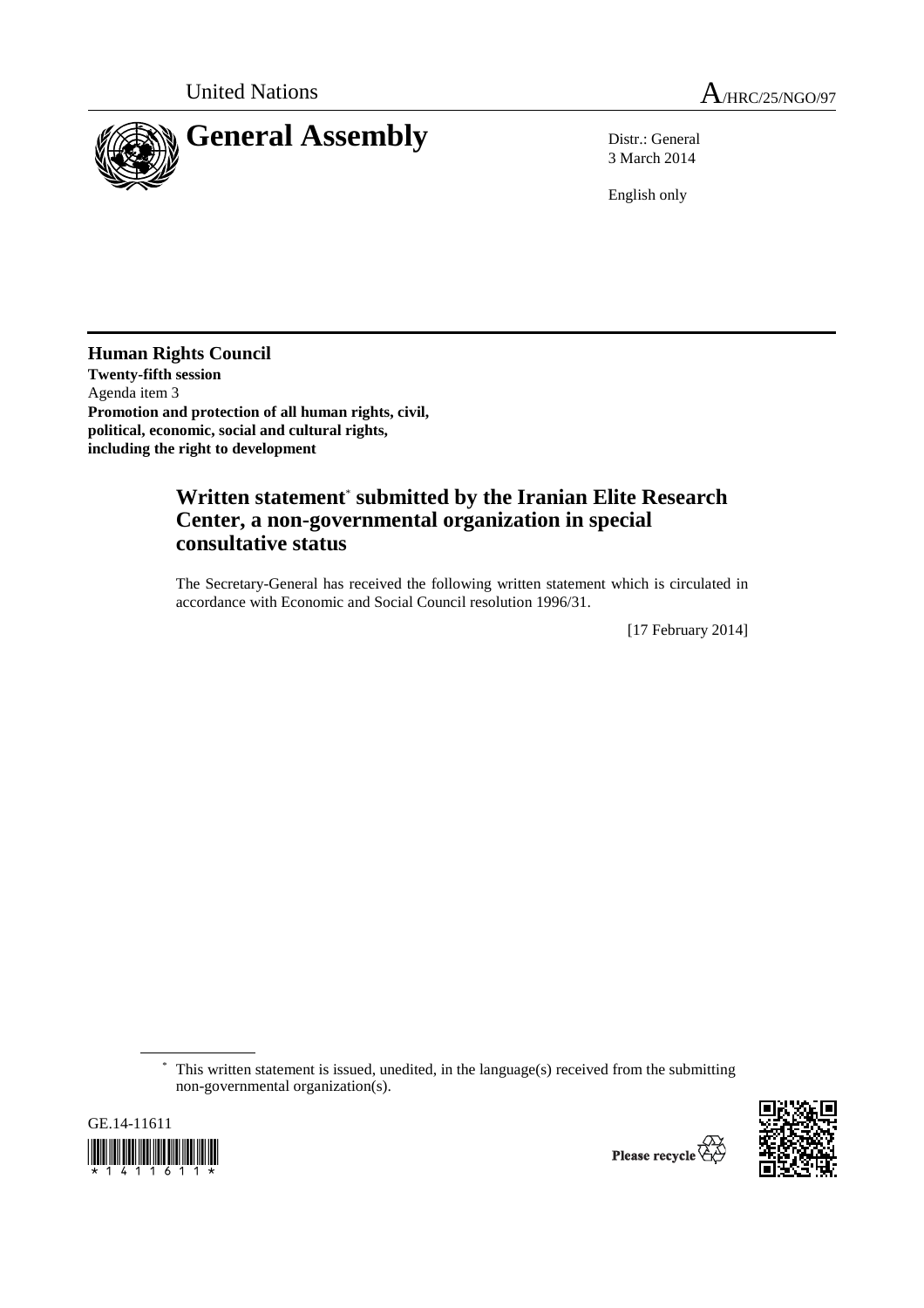# **Sanctions on Iran: A Violation of Rights of the Child**

#### **Introduction**

The further tightening of sanctions on the Islamic of Republic of Iran by the United States and the European Union since 2011, has deteriorated the medical situation in the country. The negative impact of sanctions in supplying medicines and medical treatment for patients' violates the basic rights of the Iranian people. Sanctioning the banking system has impeded the money transaction process on the international level and thus prevented companies and governmental organizations from purchasing medical products for patients in need. This action has indirectly affected the healthcare system of the country through creating a shortage of medical equipments and supplies. The impacts have affected not only patients with critical conditions but those of all age groups. Amongst all, children are known to be the most vulnerable and thus prioritized group in medical emergencies. The Iranian Elite Research Center (IREC), a nongovernmental research center, is alarmed by the impact of sanctions on the health situation and medical treatment process of child patients. IREC hereby demands the necessary measures to lift the inhumane sanctions imposed on Iran, in an attempt to defend the rights of children in need for medical aid under the Human Rights charter of the United Nations.

#### **Overview**

The Islamic Republic of Iran has long been under the unilateral sanctions of the United States of American ever since the 1979 revolution. Therefore, the country had built its infrastructure based on domestic and foreign production and trade with other countries. The intensification of sanctions gained momentum in 2006 as the US urged a multilateral sanctions on the country. With the daily increasing number of sanctions and countries participating in it, different vulnerable institutions such as the medical system of Iran began to feel the pressure. One of its impacts is the medical shortage caused for child patients in critical need. A consequence which violates many charters of the United Nations:

- Article 6 of the UN Convention on the Rights of the Child which stresses "Governments should ensure that children survive and develop healthily" has been violated by the sanctions as it prevents the government of the Islamic Republic of Iran in fulfilling its duty of providing medical supplies through trade and import; a need for critical child patients to survive and develop healthily.
- Article 24 of the UN Convention on the Rights of the Child declares that children have the right to the best health care possible; a right which has been infringed as it has led to the lack of access to basic medical supplies, let alone the "best health care".
- Article 16 of the Universal Declaration of Human Rights approves that "the family is the natural and fundamental group unit of society and is entitled to protection by society and the State." The sanctions had degraded the value of the Iranian currency and thus created inflation. The result of the inflation is decreasing the purchase power of Iranian families and those with lower income. Consequently, children living in low income families will be affected by inflation and becomes more venerable than before in funding its medical needs in case of need. Since Iran is a country whose budget heavily depends on the export of oil money, the state's power too will weaken in supporting the low income families; a violation of the rights of Iranian families and children.
- Article 3 of the Universal Declaration of Human Rights affirms that every person has "the right to life, liberty and security of person". The right to life has been infringed by countries sanctioning Iranian banks and transaction of money for medical needs. Such a violation limits the right to liberty and security of the ill child as well.

### **Sanctions, Medical Shortages and Child Patients**

In 2013, IREC reported on the effects of sanctions on the Iranian people and its violation of Article 25 of the Universal Declaration of Human Rights, "the right to a standard of living adequate for the health and well-being". IREC has at this point collected statistics and information on the medical shortages which have impacted the lives of child patients